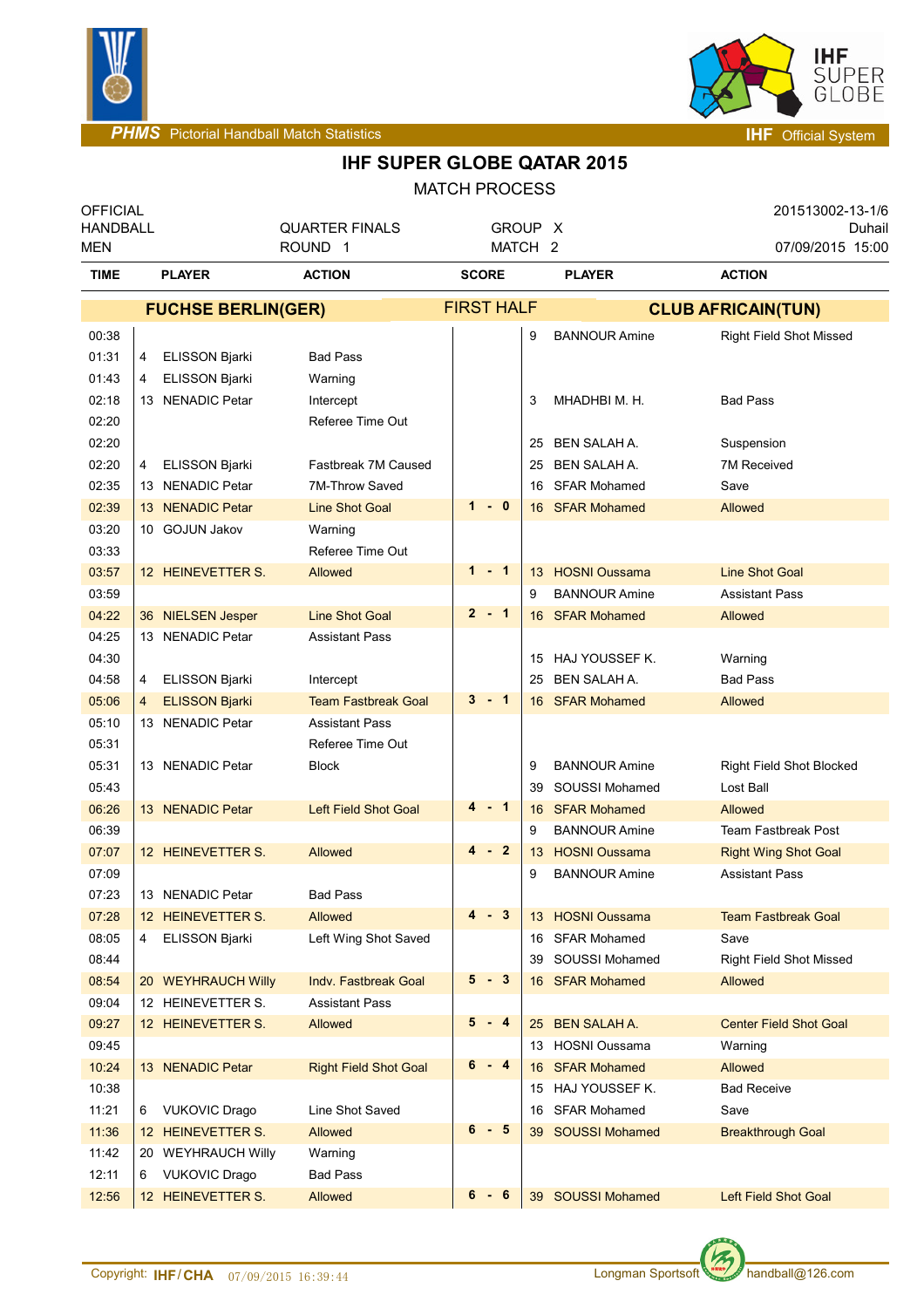



## **IHF SUPER GLOBE QATAR 2015** MATCH PROCESS

|                                    |   |                           |                                        | <b>IVIALULLENUULUU</b> |                |                      |                              |
|------------------------------------|---|---------------------------|----------------------------------------|------------------------|----------------|----------------------|------------------------------|
| <b>OFFICIAL</b><br><b>HANDBALL</b> |   |                           | <b>QUARTER FINALS</b>                  | GROUP X                |                |                      | 201513002-13-2/6<br>Duhail   |
| MEN                                |   |                           | ROUND <sub>1</sub>                     | MATCH <sub>2</sub>     |                |                      | 07/09/2015 15:00             |
| TIME                               |   | <b>PLAYER</b>             | <b>ACTION</b>                          | <b>SCORE</b>           |                | <b>PLAYER</b>        | <b>ACTION</b>                |
|                                    |   | <b>FUCHSE BERLIN(GER)</b> |                                        | <b>FIRST HALF</b>      |                |                      | <b>CLUB AFRICAIN(TUN)</b>    |
| 13:36                              |   | 13 NENADIC Petar          | Line Shot Post                         |                        |                |                      |                              |
| 14:12                              | 4 | <b>ELISSON Bjarki</b>     | <b>Left Wing Shot Goal</b>             | $7 - 6$                |                | 16 SFAR Mohamed      | Allowed                      |
| 14:15                              |   | 15 TONNESEN K. R.         | <b>Assistant Pass</b>                  |                        |                |                      |                              |
| 14:42                              |   | 12 HEINEVETTER S.         | Allowed                                | $7 - 7$                | 3              | MHADHBI M. H.        | <b>Right Field Shot Goal</b> |
| 15:12                              |   |                           | Referee Time Out                       |                        |                |                      |                              |
| 15:12                              | 5 | FRITZ Fynn Ole            | 7M Caused                              |                        |                | 15 HAJ YOUSSEF K.    | <b>7M Received</b>           |
| 15:12                              |   |                           |                                        |                        | 15             | HAJ YOUSSEF K.       | Suspension                   |
| 15:27                              |   | 83 PETERSEN F.            | <b>7M-Throw Goal</b>                   | $8 - 7$                | 16             | <b>SFAR Mohamed</b>  | Allowed                      |
| 16:08                              |   |                           |                                        |                        | 25             | <b>BEN SALAH A.</b>  | Lost Ball                    |
| 16:42                              |   | 13 NENADIC Petar          | Left Field Shot Saved                  |                        | 16             | <b>SFAR Mohamed</b>  | Save                         |
| 16:50                              |   |                           |                                        |                        | 16             | <b>SFAR Mohamed</b>  | <b>Fastbreak Bad Pass</b>    |
| 16:56                              |   | 15 TONNESEN K.R.          | <b>Right Field Shot Goal</b>           | 9<br>$-7$              | 16             | <b>SFAR Mohamed</b>  | Allowed                      |
| 17:56                              |   | 83 PETERSEN F.            | Intercept                              |                        | 25             | <b>BEN SALAH A.</b>  | <b>Bad Pass</b>              |
| 18:01                              |   | 83 PETERSEN F.            | <b>Indy. Fastbreak Goal</b>            | $10 - 7$               |                | 16 SFAR Mohamed      | Allowed                      |
| 18:33                              |   |                           |                                        |                        |                |                      | Team Time Out                |
| 18:47                              |   |                           | Referee Time Out                       |                        |                |                      |                              |
| 18:49                              | 6 | <b>VUKOVIC Drago</b>      | Suspension                             |                        |                |                      |                              |
| 19:07                              |   | 12 HEINEVETTER S.         | Allowed                                | $10 - 8$               | $\overline{7}$ | <b>MAJDOUB Ramzi</b> | <b>Right Wing Shot Goal</b>  |
| 19:10                              |   |                           |                                        |                        | 9              | <b>BANNOUR Amine</b> | <b>Assistant Pass</b>        |
| 19:40                              | 3 | <b>WIEDE Fabian</b>       | <b>Bad Pass</b>                        |                        | 7              | <b>MAJDOUB Ramzi</b> | Intercept                    |
| 19:48                              |   |                           | Referee Time Out                       |                        |                |                      |                              |
| 20:06                              |   | 12 HEINEVETTER S.         | Allowed                                | $10 - 9$               | 9              | <b>BANNOUR Amine</b> | <b>Line Shot Goal</b>        |
| 20:43                              |   | 36 NIELSEN Jesper         | 7M Caused                              |                        | 7              | <b>MAJDOUB Ramzi</b> | <b>7M Received</b>           |
| 20:44                              |   |                           | Referee Time Out                       |                        |                |                      |                              |
| 20:44                              |   |                           |                                        |                        | 7              | <b>MAJDOUB Ramzi</b> | Warning                      |
| 20:47                              |   | 83 PETERSEN F.            | 7M-Throw Saved                         |                        |                | 12 DRISSI Idriss     | Save                         |
| 21:25                              |   | 71 STOCHL Petr            | Allowed                                | $10 - 10$              | 3              | MHADHBI M. H.        | <b>Line Shot Goal</b>        |
| 21:29                              |   |                           |                                        |                        | 9              | <b>BANNOUR Amine</b> | <b>Assistant Pass</b>        |
| 22:08                              |   | 13 NENADIC Petar          | Line Shot Missed                       |                        |                |                      |                              |
| 22:20                              |   | 36 NIELSEN Jesper         | <b>Block</b>                           |                        |                | 13 HOSNI Oussama     | Center Field Shot Blocker    |
| 22:22                              |   | 13 NENADIC Petar          | Team Time Out<br><b>Line Shot Goal</b> | $11 - 10$              |                | 12 DRISSI Idriss     | Allowed                      |
| 23:02<br>23:38                     |   |                           |                                        |                        |                | MAAREF M. J.         | Left Field Shot Post         |
| 24:36                              |   | 71 STOCHL Petr            | Save                                   |                        | 19<br>19       | MAAREF M. J.         | Left Field Shot Saved        |
| 24:48                              |   | <b>VUKOVIC Drago</b>      | Center Field Shot Blocker              |                        |                | 13 HOSNI Oussama     | <b>Block</b>                 |
| 24:57                              | 6 | 20 WEYHRAUCH Willy        | <b>Bad Pass</b>                        |                        |                | 15 HAJ YOUSSEF K.    | Intercept                    |
| 25:01                              |   | 71 STOCHL Petr            | Allowed                                | $11 - 11$              |                | 15 HAJ YOUSSEF K.    | <b>Indv. Fastbreak Goal</b>  |
| 25:37                              |   | 13 NENADIC Petar          | <b>Breakthrough Goal</b>               | $12 - 11$              |                | 12 DRISSI Idriss     | Allowed                      |
| 25:48                              |   | 71 STOCHL Petr            | Allowed                                | $12 - 12$              | $\overline{7}$ | <b>MAJDOUB Ramzi</b> | <b>Right Wing Shot Goal</b>  |
| 25:51                              |   |                           |                                        |                        |                | 13 HOSNI Oussama     | <b>Assistant Pass</b>        |
| 26:17                              |   |                           | Referee Time Out                       |                        |                |                      |                              |
|                                    |   |                           |                                        |                        |                |                      |                              |



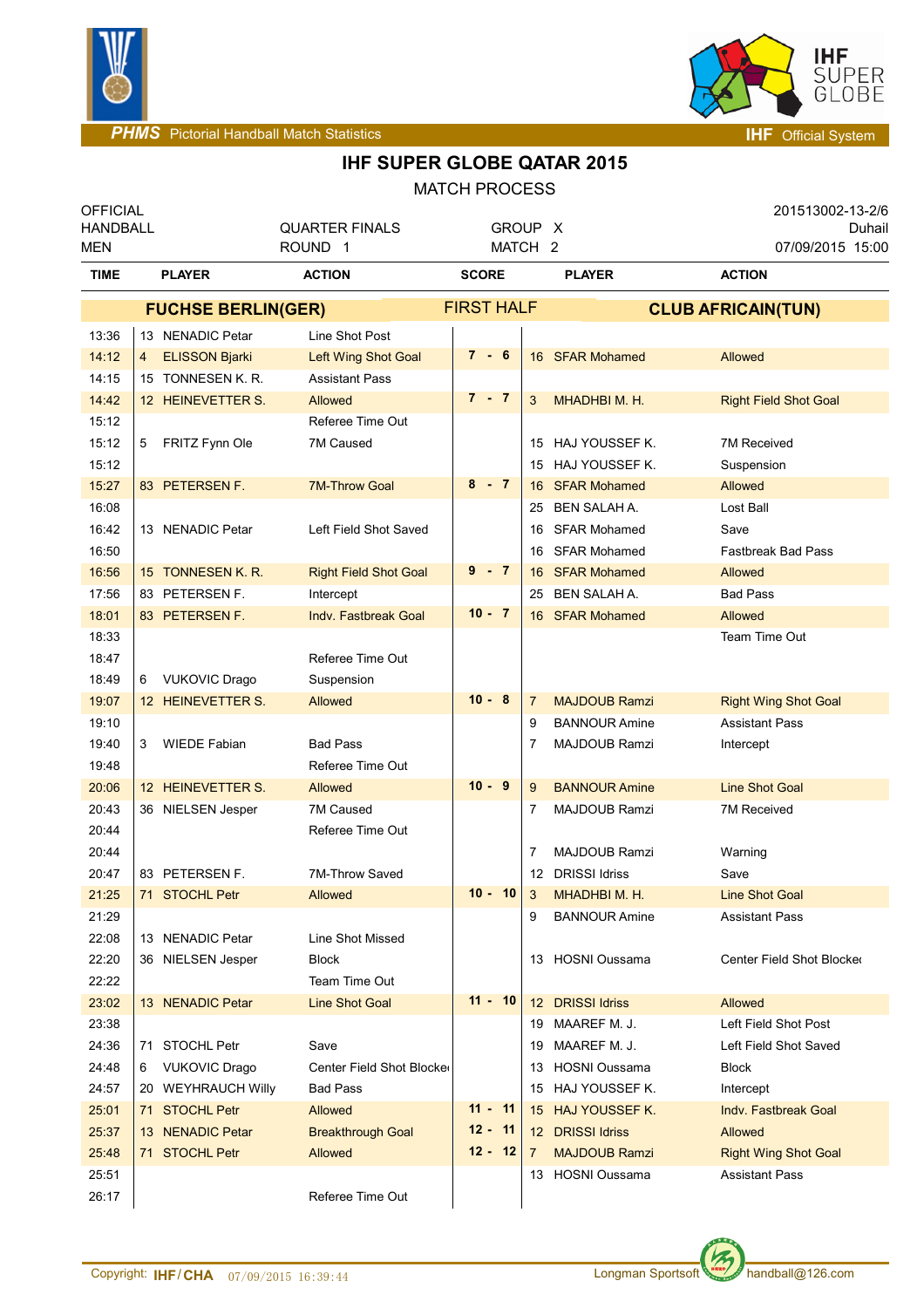



|                                    |                  |                           |                                              | <b>MATCH PROCESS</b>          |                 |                      |                           |                                                   |
|------------------------------------|------------------|---------------------------|----------------------------------------------|-------------------------------|-----------------|----------------------|---------------------------|---------------------------------------------------|
| <b>OFFICIAL</b><br>HANDBALL<br>MEN |                  |                           | <b>QUARTER FINALS</b><br><b>ROUND</b><br>- 1 | GROUP X<br>MATCH <sub>2</sub> |                 |                      |                           | 201513002-13-3/6<br>Duhail<br>07/09/2015<br>15:00 |
| <b>TIME</b>                        |                  | <b>PLAYER</b>             | <b>ACTION</b>                                | <b>SCORE</b>                  |                 | <b>PLAYER</b>        | <b>ACTION</b>             |                                                   |
|                                    |                  | <b>FUCHSE BERLIN(GER)</b> |                                              | <b>FIRST HALF</b>             |                 |                      | <b>CLUB AFRICAIN(TUN)</b> |                                                   |
| 26:24                              |                  |                           |                                              |                               | 13              | HOSNI Oussama        | Suspension                |                                                   |
| 26:37                              | 11               | <b>VRAZALIC Faruk</b>     | <b>Right Wing Shot Saved</b>                 |                               | 12              | <b>DRISSI Idriss</b> | Save                      |                                                   |
| 26:51                              | 4                | <b>ELISSON Bjarki</b>     | <b>Left Wing Shot Goal</b>                   | $13 -$<br>12                  | 12 <sup>2</sup> | <b>DRISSI Idriss</b> | Allowed                   |                                                   |
| 26:54                              | 13               | <b>NENADIC Petar</b>      | <b>Assistant Pass</b>                        |                               |                 |                      |                           |                                                   |
| 27:40                              |                  |                           | Referee Time Out                             |                               |                 |                      |                           |                                                   |
| 27:40                              |                  | 36 NIELSEN Jesper         | Suspension                                   |                               |                 |                      |                           |                                                   |
| 28:05                              |                  |                           | Referee Time Out                             |                               |                 |                      |                           |                                                   |
| 28:11                              | 71               | <b>STOCHL Petr</b>        | Save                                         |                               | 9               | <b>BANNOUR Amine</b> |                           | <b>Right Field Shot Saved</b>                     |
| 28:37                              | 10               | <b>GOJUN Jakov</b>        | <b>Block</b>                                 |                               | 9               | <b>BANNOUR Amine</b> |                           | <b>Right Field Shot Blocked</b>                   |
| 29:09                              | 13 <sup>13</sup> | <b>NENADIC Petar</b>      | Left Field Shot Goal                         | $14 -$<br>12                  | 12              | <b>DRISSI Idriss</b> | Allowed                   |                                                   |
| 29:47                              | 10               | <b>GOJUN Jakov</b>        | <b>Block</b>                                 |                               | 9               | <b>BANNOUR Amine</b> |                           | <b>Right Field Shot Blocked</b>                   |
| 29:53                              | 6                | <b>VUKOVIC Drago</b>      | <b>Too Many Steps</b>                        |                               |                 |                      |                           |                                                   |
|                                    |                  |                           |                                              |                               |                 |                      |                           |                                                   |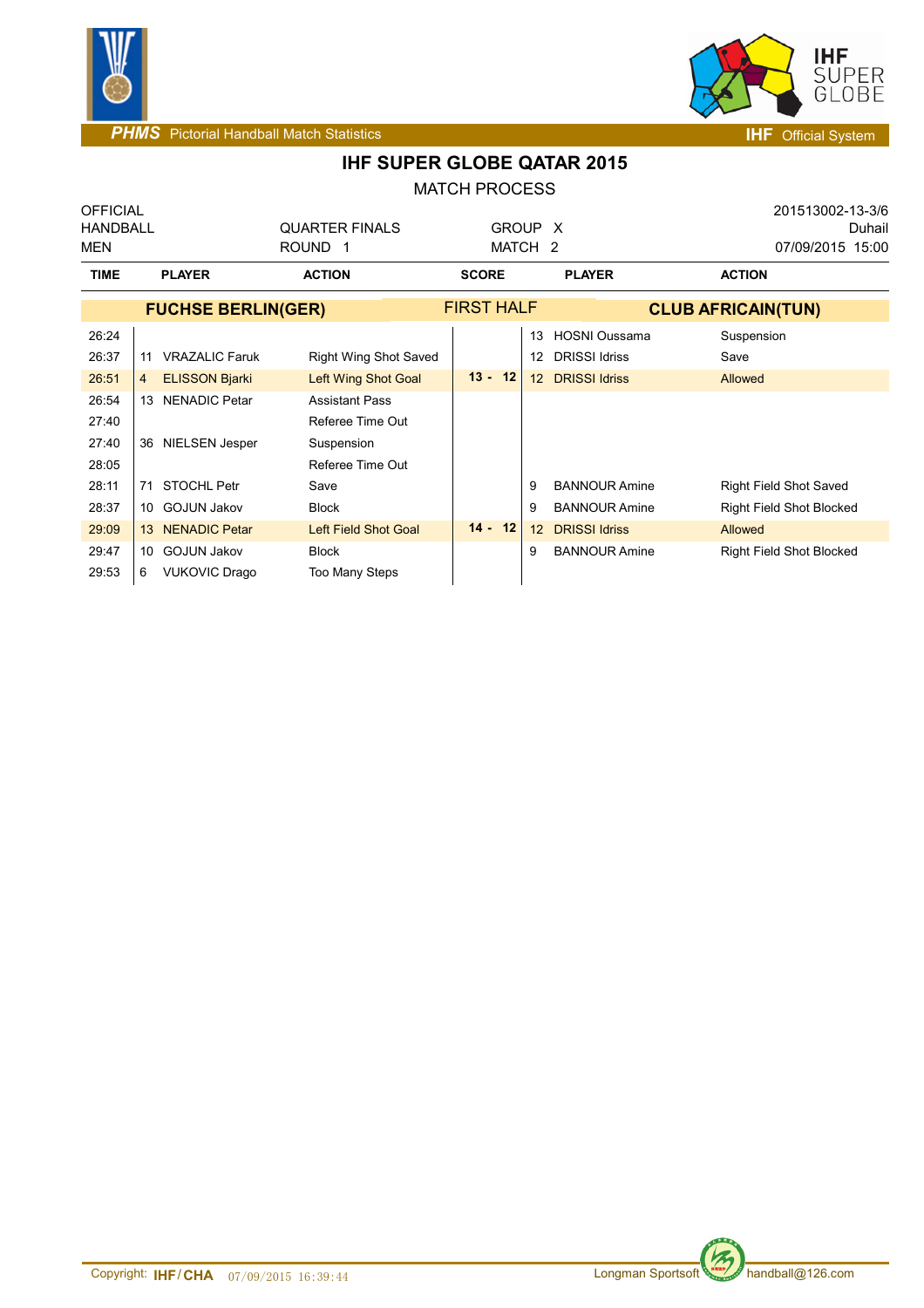



**PHMS** Pictorial Handball Match Statistics **Interval and American System IHF** Official System

| <b>OFFICIAL</b><br><b>HANDBALL</b><br><b>MEN</b> | <b>QUARTER FINALS</b><br>ROUND <sub>1</sub> |                       | GROUP X<br>MATCH <sub>2</sub> |                               |              |    |    | 201513002-13-4/6<br>Duhail<br>07/09/2015 15:00 |  |                               |  |
|--------------------------------------------------|---------------------------------------------|-----------------------|-------------------------------|-------------------------------|--------------|----|----|------------------------------------------------|--|-------------------------------|--|
| <b>TIME</b>                                      |                                             | <b>PLAYER</b>         | <b>ACTION</b>                 |                               | <b>SCORE</b> |    |    | <b>PLAYER</b>                                  |  | <b>ACTION</b>                 |  |
|                                                  | <b>FUCHSE BERLIN(GER)</b>                   |                       |                               | <b>SECOND HALF</b>            |              |    |    | <b>CLUB AFRICAIN(TUN)</b>                      |  |                               |  |
| 00:35                                            | 3                                           | <b>WIEDE Fabian</b>   |                               | Right Field Shot Blocked      |              |    |    | 39 SOUSSI Mohamed                              |  | <b>Block</b>                  |  |
| 01:04                                            |                                             | 13 NENADIC Petar      |                               | <b>Center Field Shot Goal</b> | $15 - 12$    |    |    | 12 DRISSI Idriss                               |  | Allowed                       |  |
| 02:02                                            |                                             |                       |                               | Referee Time Out              |              |    |    |                                                |  |                               |  |
| 02:13                                            |                                             | 71 STOCHL Petr        | Allowed                       |                               | $15 - 13$    |    | 9  | <b>BANNOUR Amine</b>                           |  | <b>Breakthrough Goal</b>      |  |
| 02:42                                            |                                             | 13 NENADIC Petar      |                               | Left Field Shot Saved         |              |    | 12 | <b>DRISSI Idriss</b>                           |  | Save                          |  |
| 02:46                                            |                                             |                       |                               | Referee Time Out              |              |    |    |                                                |  |                               |  |
| 02:46                                            |                                             |                       |                               |                               |              |    | 9  | <b>BANNOUR Amine</b>                           |  | <b>Bad Receive</b>            |  |
| 02:56                                            | 6                                           | <b>VUKOVIC Drago</b>  |                               | Left Field Shot Saved         |              |    | 12 | <b>DRISSI Idriss</b>                           |  | Save                          |  |
| 03:07                                            | 3                                           | <b>WIEDE Fabian</b>   | Intercept                     |                               |              |    | 39 | SOUSSI Mohamed                                 |  | <b>Bad Pass</b>               |  |
| 03:43                                            | 6                                           | <b>VUKOVIC Drago</b>  |                               | <b>Breakthrough Goal</b>      | $16 - 13$    |    |    | 12 DRISSI Idriss                               |  | Allowed                       |  |
| 04:52                                            | 3                                           | <b>WIEDE Fabian</b>   |                               | <b>Center Field Shot Post</b> |              |    |    |                                                |  |                               |  |
| 05:23                                            |                                             |                       |                               |                               |              |    | 25 | BEN SALAH A.                                   |  | <b>Right Field Shot Post</b>  |  |
| 05:33                                            |                                             |                       |                               |                               |              |    | 14 | <b>SLAMA Makrem</b>                            |  | <b>Enter The Area</b>         |  |
| 05:39                                            | 4                                           | <b>ELISSON Bjarki</b> |                               | <b>Left Wing Shot Goal</b>    | $17 - 13$    |    |    | 12 DRISSI Idriss                               |  | Allowed                       |  |
| 05:42                                            | 6                                           | <b>VUKOVIC Drago</b>  | <b>Assistant Pass</b>         |                               |              |    |    |                                                |  |                               |  |
| 06:09                                            |                                             |                       |                               |                               |              |    | 9  | <b>BANNOUR Amine</b>                           |  | <b>Breakthrough Post</b>      |  |
| 06:22                                            | 4                                           | <b>ELISSON Bjarki</b> | 7M Caused                     |                               |              |    | 7  | <b>MAJDOUB Ramzi</b>                           |  | <b>7M Received</b>            |  |
| 06:40                                            |                                             | 13 NENADIC Petar      | 7M-Throw Saved                |                               |              |    | 12 | <b>DRISSI Idriss</b>                           |  | Save                          |  |
| 07:16                                            |                                             | 71 STOCHL Petr        | Save                          |                               |              |    | 25 | <b>BEN SALAH A.</b>                            |  | <b>Right Field Shot Saved</b> |  |
| 07:28                                            |                                             | 36 NIELSEN Jesper     |                               | <b>Team Fastbreak Goal</b>    | $18 - 13$    |    |    | 12 DRISSI Idriss                               |  | Allowed                       |  |
| 07:31                                            |                                             | 13 NENADIC Petar      | <b>Assistant Pass</b>         |                               |              |    |    |                                                |  |                               |  |
| 07:32                                            |                                             |                       |                               |                               |              |    |    |                                                |  | Team Time Out                 |  |
| 08:21                                            |                                             | 71 STOCHL Petr        | Save                          |                               |              |    | 3  | MHADHBI M. H.                                  |  | Left Wing Shot Saved          |  |
| 08:29                                            | 3                                           | <b>WIEDE Fabian</b>   |                               | <b>Fastbreak Bad Pass</b>     |              |    | 14 | <b>SLAMA Makrem</b>                            |  | Intercept                     |  |
| 08:52                                            |                                             | 71 STOCHL Petr        | <b>Allowed</b>                |                               | $18 - 14$    |    |    | 14 SLAMA Makrem                                |  | Indv. Fastbreak Goal          |  |
| 09:07                                            | 3                                           | <b>WIEDE Fabian</b>   |                               | <b>Left Field Shot Goal</b>   | $19 -$       | 14 |    | 12 DRISSI Idriss                               |  | Allowed                       |  |
| 09:35                                            |                                             | 71 STOCHL Petr        | <b>Allowed</b>                |                               | $19 - 15$    |    |    | 69 HASSAN Eslam                                |  | <b>Breakthrough Goal</b>      |  |
| 09:38                                            |                                             | 13 NENADIC Petar      | <b>Assistant Pass</b>         |                               |              |    |    |                                                |  |                               |  |
| 09:42                                            |                                             |                       |                               | Referee Time Out              |              |    |    |                                                |  |                               |  |
| 09:54                                            |                                             | 11 VRAZALIC Faruk     |                               | Right Wing Shot Saved         |              |    |    | 12 DRISSI Idriss                               |  | Save                          |  |
| 10:03                                            |                                             | 71 STOCHL Petr        | Allowed                       |                               | $19 - 16$    |    | 69 | <b>HASSAN Eslam</b>                            |  | <b>Line Shot Goal</b>         |  |
| 10:33                                            |                                             | 6 VUKOVIC Drago       | <b>Line Shot Goal</b>         |                               | $20 - 16$    |    |    | 12 DRISSI Idriss                               |  | Allowed                       |  |
| 10:43                                            |                                             | 71 STOCHL Petr        | Save                          |                               |              |    | 3  | MHADHBI M. H.                                  |  | Right Wing Shot Saved         |  |
| 10:51                                            |                                             | 11 VRAZALIC Faruk     | <b>Bad Pass</b>               |                               |              |    | 7  | <b>MAJDOUB Ramzi</b>                           |  | Intercept                     |  |
| 11:01                                            |                                             |                       |                               |                               |              |    | 69 | <b>HASSAN Eslam</b>                            |  | Team Fastbreak Missed         |  |
| 11:32                                            |                                             | 15 TONNESEN K. R.     | <b>Bad Pass</b>               |                               |              |    | 7  | <b>MAJDOUB Ramzi</b>                           |  | Intercept                     |  |
| 11:38                                            |                                             | 71 STOCHL Petr        | Allowed                       |                               | $20 - 17$    |    |    | 39 SOUSSI Mohamed                              |  | <b>Team Fastbreak Goal</b>    |  |
| 12:01                                            |                                             | 15 TONNESEN K. R.     | Too Many Steps                |                               |              |    |    |                                                |  |                               |  |
| 12:55                                            |                                             | 71 STOCHL Petr        | Allowed                       |                               | $20 - 18$    |    | 7  | <b>MAJDOUB Ramzi</b>                           |  | <b>Right Field Shot Goal</b>  |  |
| 13:05                                            |                                             |                       | Team Time Out                 |                               |              |    |    |                                                |  |                               |  |
| 13:47                                            |                                             | 13 NENADIC Petar      |                               | <b>Center Field Shot Goal</b> | $21 - 18$    |    |    | 12 DRISSI Idriss                               |  | Allowed                       |  |

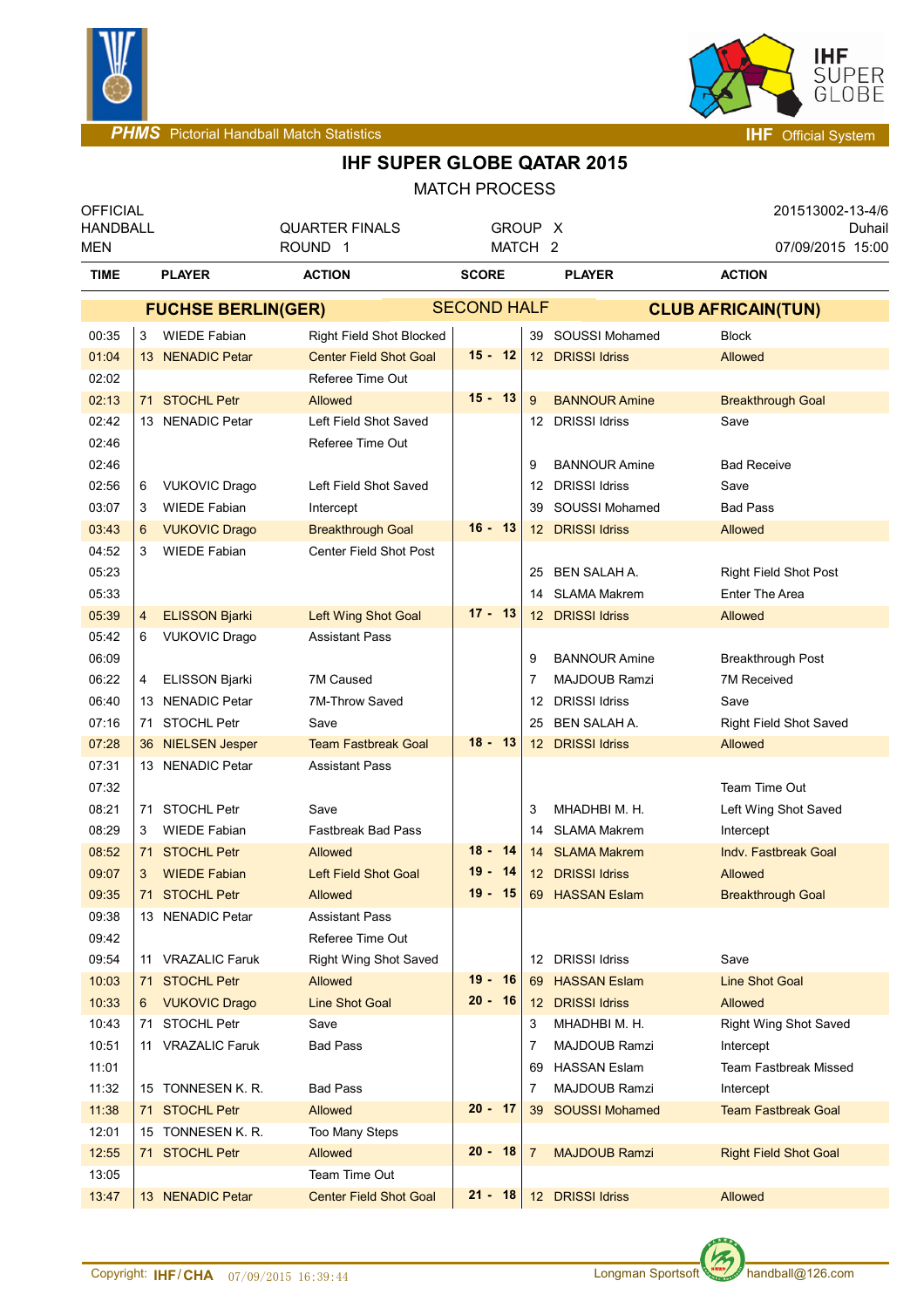



**IHF SUPER GLOBE QATAR 2015**

MATCH PROCESS

| <b>OFFICIAL</b><br><b>HANDBALL</b><br>MEN |                           | <b>QUARTER FINALS</b><br>ROUND <sub>1</sub> |                              |                    |  | GROUP X<br>MATCH <sub>2</sub> |                        | 201513002-13-5/6<br>Duhail<br>07/09/2015 15:00 |  |  |
|-------------------------------------------|---------------------------|---------------------------------------------|------------------------------|--------------------|--|-------------------------------|------------------------|------------------------------------------------|--|--|
| <b>TIME</b>                               |                           | <b>PLAYER</b>                               | <b>ACTION</b>                | <b>SCORE</b>       |  |                               | <b>PLAYER</b>          | <b>ACTION</b>                                  |  |  |
|                                           | <b>FUCHSE BERLIN(GER)</b> |                                             |                              | <b>SECOND HALF</b> |  |                               |                        | <b>CLUB AFRICAIN(TUN)</b>                      |  |  |
| 14:49                                     |                           | 36 NIELSEN Jesper                           | Intercept                    |                    |  |                               | 25 BEN SALAH A.        | <b>Bad Pass</b>                                |  |  |
| 15:04                                     |                           | 20 WEYHRAUCH Willy                          | <b>Right Wing Shot Saved</b> |                    |  | 12                            | <b>DRISSI Idriss</b>   | Save                                           |  |  |
| 15:26                                     |                           | 71 STOCHL Petr                              | Allowed                      | $21 - 19$          |  |                               | 39 SOUSSI Mohamed      | <b>Line Shot Goal</b>                          |  |  |
| 15:40                                     |                           |                                             | Referee Time Out             |                    |  |                               |                        |                                                |  |  |
| 15:50                                     |                           | 83 PETERSEN F.                              | <b>Breakthrough Goal</b>     | $22 - 19$          |  |                               | 12 DRISSI Idriss       | Allowed                                        |  |  |
| 16:53                                     |                           |                                             |                              |                    |  | 25                            | <b>BEN SALAH A.</b>    | Right Field Shot Post                          |  |  |
| 16:55                                     |                           |                                             | Referee Time Out             |                    |  |                               |                        |                                                |  |  |
| 17:43                                     |                           | 36 NIELSEN Jesper                           | <b>Bad Receive</b>           |                    |  |                               |                        |                                                |  |  |
| 17:49                                     |                           |                                             |                              |                    |  | 31                            | <b>BEN GHALI Yosri</b> | <b>Fastbreak Bad Pass</b>                      |  |  |
| 17:57                                     | 3                         | <b>WIEDE Fabian</b>                         | Center Field Shot Saved      |                    |  | 12                            | <b>DRISSI Idriss</b>   | Save                                           |  |  |
| 18:07                                     |                           | 12 HEINEVETTER S.                           | Allowed                      | $22 - 20$          |  | 39                            | <b>SOUSSI Mohamed</b>  | <b>Center Field Shot Goal</b>                  |  |  |
| 18:34                                     |                           |                                             | Referee Time Out             |                    |  |                               |                        |                                                |  |  |
| 18:34                                     | 3                         | <b>WIEDE Fabian</b>                         | <b>Line Shot Goal</b>        | $23 - 20$          |  | 12 <sup>°</sup>               | <b>DRISSI Idriss</b>   | Allowed                                        |  |  |
| 18:34                                     |                           | 83 PETERSEN F.                              | <b>Assistant Pass</b>        |                    |  |                               |                        |                                                |  |  |
| 19:02                                     |                           | 12 HEINEVETTER S.                           | Save                         |                    |  | 39                            | SOUSSI Mohamed         | Line Shot Saved                                |  |  |
| 19:06                                     |                           |                                             | Referee Time Out             |                    |  |                               |                        |                                                |  |  |
| 19:25                                     |                           |                                             | Referee Time Out             |                    |  |                               |                        |                                                |  |  |
| 19:54                                     | 6                         | <b>VUKOVIC Drago</b>                        | Intercept                    |                    |  | 39                            | SOUSSI Mohamed         | <b>Bad Pass</b>                                |  |  |
| 20:51                                     |                           | 83 PETERSEN F.                              | Center Field Shot Saved      |                    |  | 12                            | <b>DRISSI Idriss</b>   | Save                                           |  |  |
| 21:37                                     |                           | 12 HEINEVETTER S.                           | Allowed                      | $23 - 21$          |  |                               | 39 SOUSSI Mohamed      | <b>Breakthrough Goal</b>                       |  |  |
| 21:52                                     |                           | 10 GOJUN Jakov                              | Line Shot Saved              |                    |  | 12 <sup>12</sup>              | <b>DRISSI Idriss</b>   | Save                                           |  |  |
| 22:08                                     |                           | 36 NIELSEN Jesper                           | <b>Line Shot Goal</b>        | $24 - 21$          |  |                               | 12 DRISSI Idriss       | Allowed                                        |  |  |
| 22:11                                     |                           | 83 PETERSEN F.                              | <b>Assistant Pass</b>        |                    |  |                               |                        |                                                |  |  |
| 23:15                                     |                           | 12 HEINEVETTER S.                           | Save                         |                    |  | 39                            | SOUSSI Mohamed         | Line Shot Saved                                |  |  |
| 24:01                                     |                           | 6 VUKOVIC Drago                             | <b>Line Shot Goal</b>        | $25 - 21$          |  |                               | 12 DRISSI Idriss       | Allowed                                        |  |  |
| 24:26                                     |                           | 12 HEINEVETTER S.                           | Allowed                      | $25 - 22$          |  |                               | 13 HOSNI Oussama       | <b>Right Field Shot Goal</b>                   |  |  |
| 24:33                                     |                           |                                             | Referee Time Out             |                    |  |                               |                        |                                                |  |  |
| 24:56                                     |                           | 13 NENADIC Petar                            | Line Shot Saved              |                    |  |                               | 12 DRISSI Idriss       | Save                                           |  |  |
| 25:08                                     |                           | 12 HEINEVETTER S.                           | Allowed                      | $25 - 23$          |  |                               | 69 HASSAN Eslam        | <b>Breakthrough Goal</b>                       |  |  |
| 25:42                                     |                           | 83 PETERSEN F.                              | <b>Bad Pass</b>              |                    |  |                               |                        |                                                |  |  |
| 25:45                                     |                           | 12 HEINEVETTER S.                           | Allowed                      | $25 - 24$          |  | 31                            | <b>BEN GHALI Yosri</b> | <b>Team Fastbreak Goal</b>                     |  |  |
| 26:15                                     |                           | 13 NENADIC Petar                            | <b>Breakthrough Goal</b>     | $26 - 24$          |  |                               | 12 DRISSI Idriss       | Allowed                                        |  |  |
| 27:02                                     |                           |                                             | Referee Time Out             |                    |  |                               |                        |                                                |  |  |
| 27:26                                     |                           |                                             |                              |                    |  |                               | 39 SOUSSI Mohamed      | Line Shot Post                                 |  |  |
| 27:45                                     |                           |                                             | Referee Time Out             |                    |  |                               |                        |                                                |  |  |
| 27:48                                     |                           | 10 GOJUN Jakov                              | Suspension                   |                    |  |                               |                        |                                                |  |  |
| 28:07                                     |                           |                                             | Referee Time Out             |                    |  |                               |                        |                                                |  |  |
| 28:07                                     |                           | 12 HEINEVETTER S.                           | Save                         |                    |  |                               | 31 BEN GHALI Yosri     | Line Shot Saved                                |  |  |
| 28:39                                     |                           |                                             | Referee Time Out             |                    |  |                               |                        |                                                |  |  |
| 29:02                                     |                           | 13 NENADIC Petar                            | Left Field Shot Goal         | 27 - 24            |  |                               | 12 DRISSI Idriss       | Allowed                                        |  |  |
| 29:07                                     |                           |                                             |                              |                    |  |                               |                        | Team Time Out                                  |  |  |